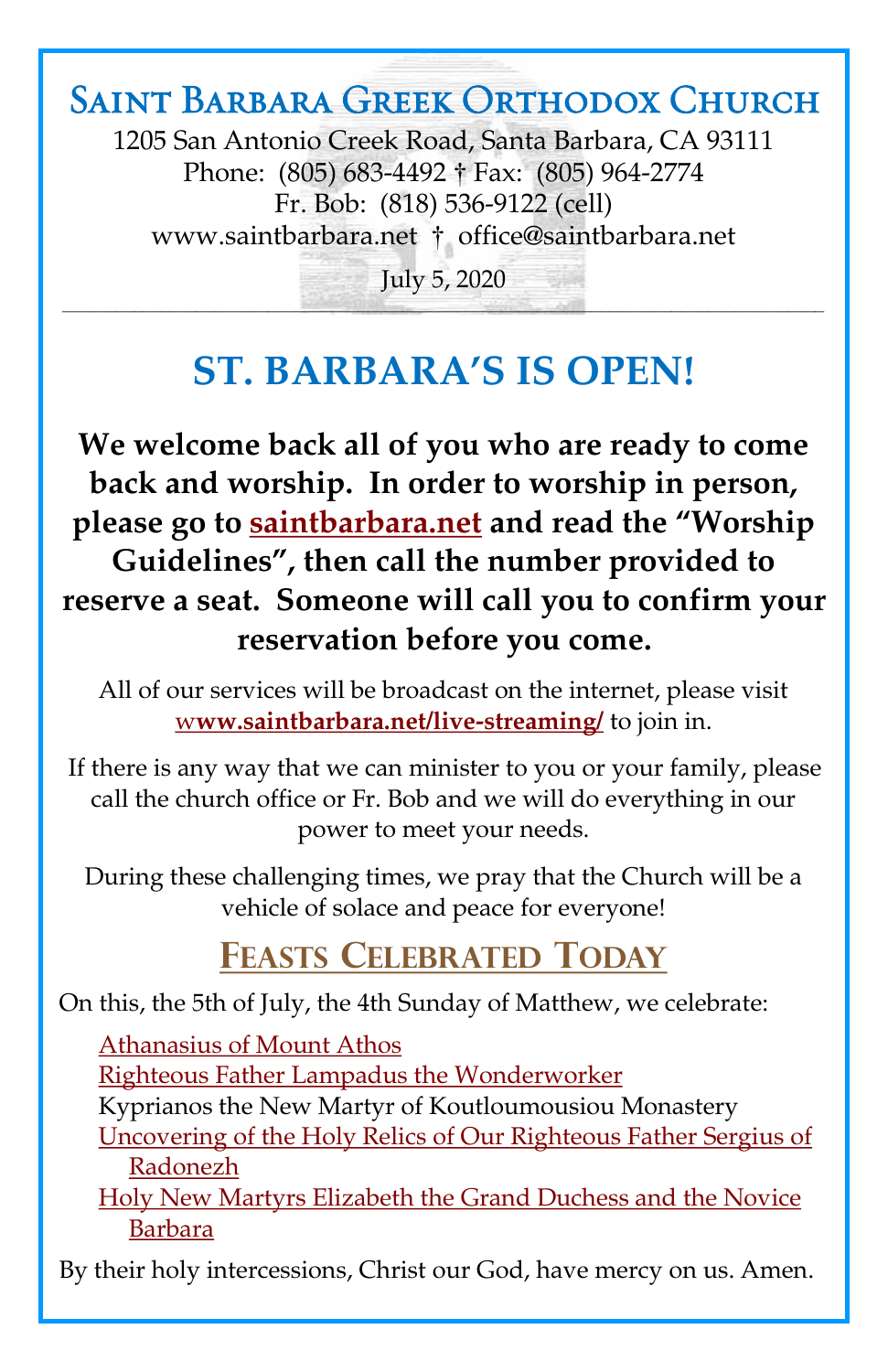### Sunday, July 5, 2020 4th SUNDAY OF MATTHEW

These hymns are sung after the Priest enters the Altar carrying the Gospel. The Apolytikion for the Resurrection is sung once in Greek at the exit, and it is repeated in English after the entrance.

#### **Apolytikion for the Resurrection (Third Tone)**

Let the heavens rejoice and the earth be glad, for the Lord, by His Mighty Arm, has created a Dominion. He has conquered death by death, and become the firstborn of the dead. He has delivered us from the depths of Hades, and has granted the world great mercy.

#### **Apolytikion for Saint Athanasios**

The ranks of Angels were amazed at your life in the flesh, O ever glorious, for how could you with a body enter into struggle with the unseen, and decidedly wound the phalanx of demons. Wherefore, O Athanasios, Christ rewarded you with bounteous gifts. O Father, intercede to Christ that our souls may be saved.

#### **Apolytikion for Saint Barbara**

Let us honor Saint Barbara; for the all-modest one prevailed over the snares of the enemy, and was freed from them as a sparrow, with the Cross as aid and weapon.

#### **Seasonal Kontakion**

Champion of Christians not put to shame, advocate before the Maker always steadfast, do not spurn sinners' voices raised in prayer. In your goodness respond to bring help to us who devoutly petition you. Hasten your intercession and urgently make entreaty; for you unfailingly defend, Theotokos, those who honor you.

#### $\frac{1}{2}$  $\frac{1}{2}$

### *To Donate:*

You may visit <pushpay.com/g/saintbarbara> to donate online, or just TEXT "saintbarbara" to 77977. Choose "Stewardship" as the fund. Thank you!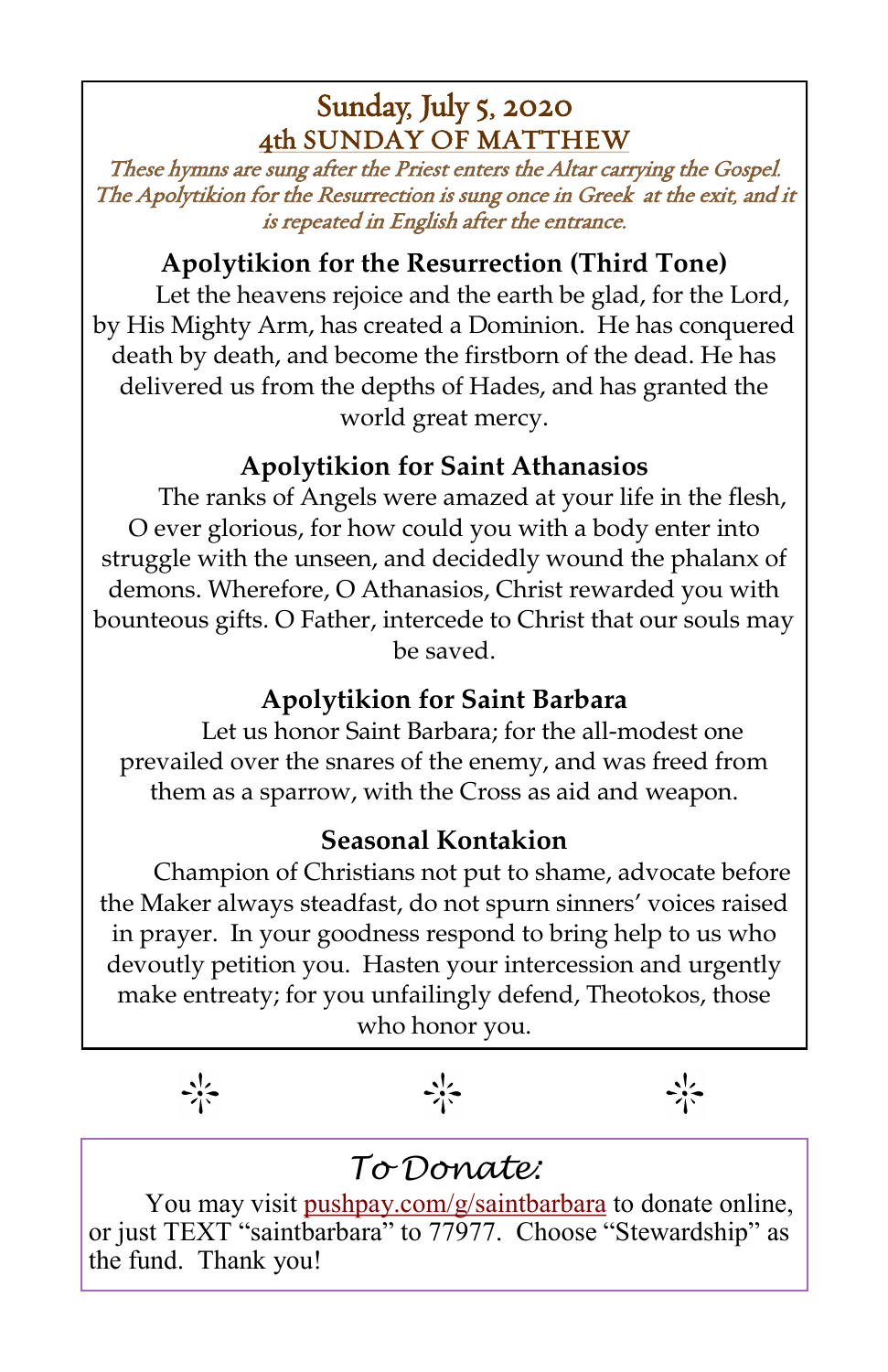*Epistle Notes: Paul admonishes us to bear one another's burdens. But moments later, he notes that "each one shall bear his own load" (v. 5). Both are true. We are called to initiate caregiving in the Church, and not to be needless burdens to others.*

## Epistle Reading

### Galatians 5:22-26; 6:1-2

 $\bigtriangledown$ rethren, the fruit of the Spirit is love, joy, peace, patience, kindness, goodness, faithfulness, gentleness, self-control; against such there is no law. And those who belong to Christ Jesus have crucified the flesh with its passions and desires. If we live by the Spirit, let us also walk by the Spirit. Let us have no self-conceit, no provoking of one another, no envy of one another. Brethren, if a man is overtaken in any trespass, you who are spiritual should restore him in a spirit of gentleness. Look to yourself, lest you too be tempted. Bear one another's burdens, and so fulfill the law of Christ.

*"This is the day the Lord has made*

*We will rejoice and be Glad in it! — Psalm 118:24*

## **THIS WEEK'S SERVICE SCHEDULE**

**SUNDAY, JULY 5 - 4TH SUNDAY OF MATTHEW** ❖**Orthros 9am; Divine Liturgy 10am**

**SUNDAY, JULY 12 - 5TH SUNDAY OF MATTHEW** ❖**Orthros 9am; Divine Liturgy 10am**